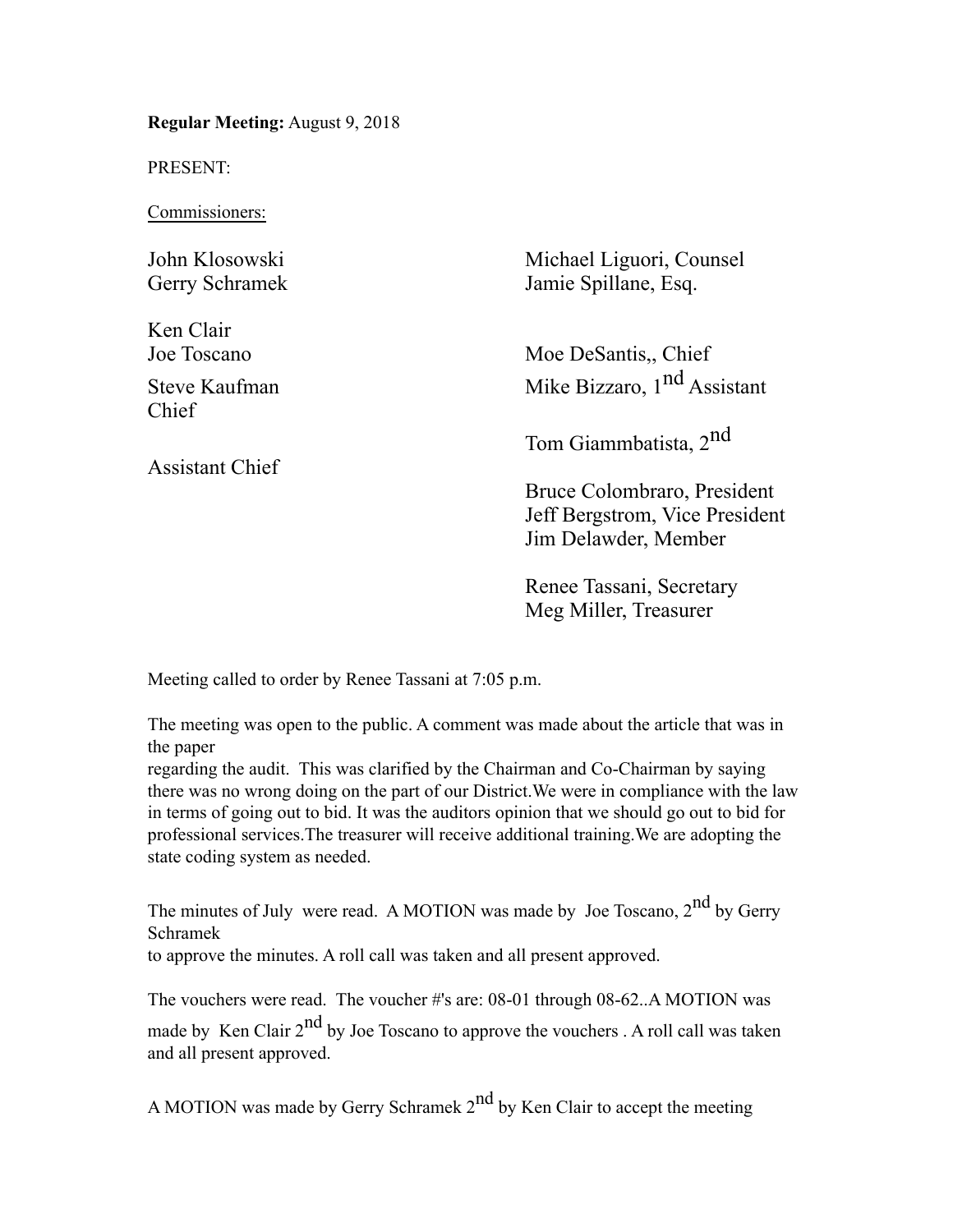minutes of the Budget Meeting on 8/6/18. A roll call was taken and all present approved.

CORRESPONDENCE READ:

# COMPUTER/COMMUNICATIONS/RADIOS

Ken Clair waiiting on radios for Chief's.

Chief DeSantis reports Red Alert Module within the Chief's cars so they can work with those tablets

off the cloud.These can be purchased through Red Max Mobile:State Reporting \$4320

total cost.A MOTION was made by Ken Clair,  $2<sup>nd</sup>$  by Joe Toscano. A roll call was taken and all approved.

Ken Clair would like to purchase 3 Service Pro's at \$529.99 each purchased from

Amazon.A MOTION was made by Joe Toscano,  $2<sup>nd</sup>$  Steve Kaufman to approve this expenditure. A roll call was taken and all present approved.

The IPADS can be going 11-4-2 and 11-5-1. The old Chief's IPAD's will be put in 11-5-1 and 11-4-2.

Mike Liguori and Ken Clair will work together to discuss I/T services.This will be going out to bid RFP.

Chief DeSantis reports the work order system is set up. He will set up training as well. Records can be updated from any computer.

**FACILITIES** 

Electric outlets at the Substation will be worked on.

Chief inquired about putting up an Awning over the patio at the main house over the barbecue area.This will be paid by the department. They will have a member do the work.This was approved by all Commissioners to go ahead.

There has been fire alarm trouble at the main house per John Klosowski.Service has been called.

Steve Kaufman will meet with Simplex tomorrow to fix the fire alarm system at the main house.

The camera system needs to be looked at as well. This will be discussed further next month.

No progress on ceiling tiles.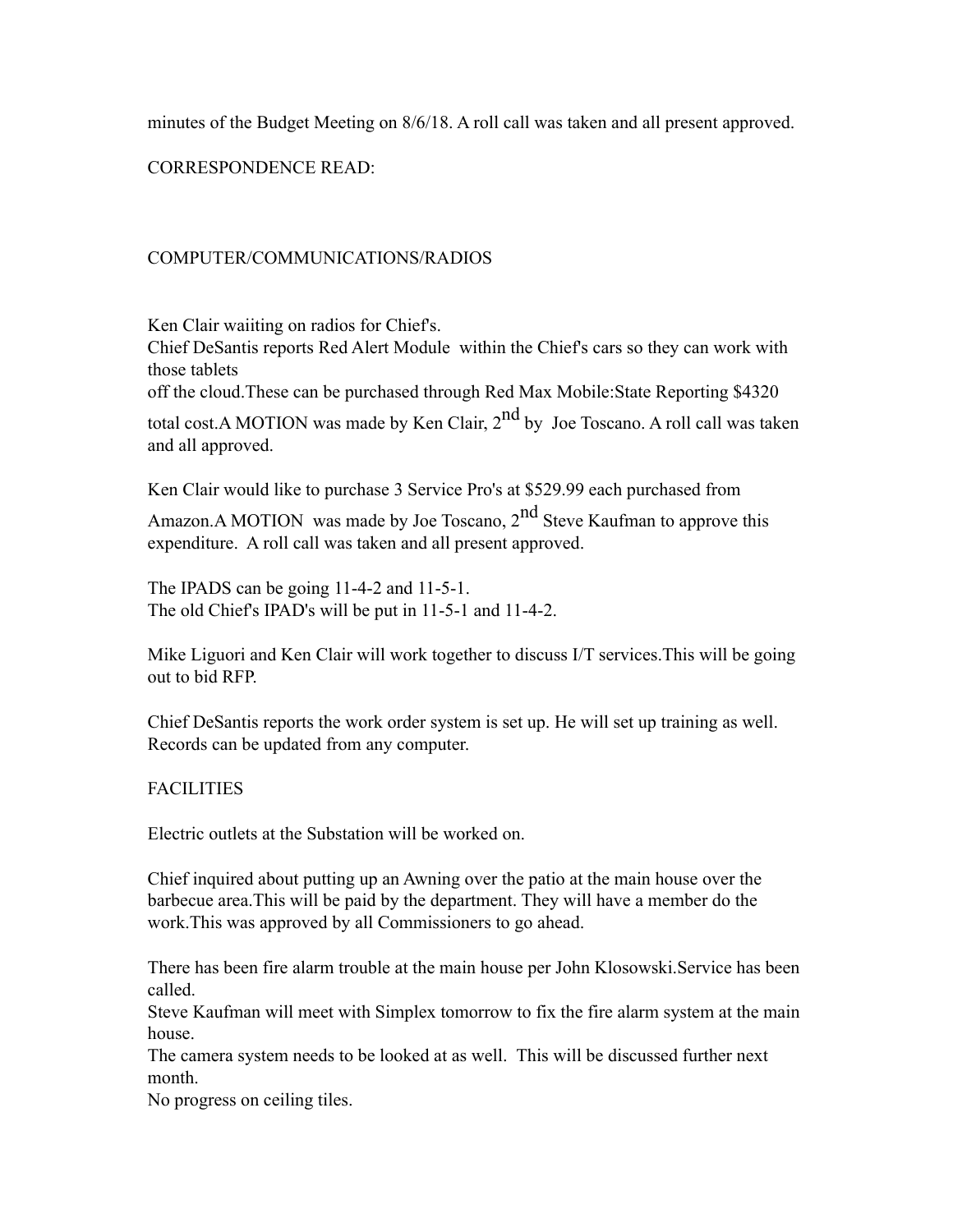## FIRE AND EMS EQUIPMENT

Equipment for the Chief's for 2019 was further discussed.A list will be compiled. SCVA Compressor will be looked into purchasing for next year or the following year.

## FIRE ROADS

Steve Kaufman will continue to work on Fire Road Signs.

FIRE PREVENTION

No new business.

GRANTS/AWARDS

Nothing new to report.

## INSURANCE CLAIMS/VFBL

One claim came in per Gerry Schramek.

## LEGAL CONTACT/REPORTS

FASNY has a study regarding health (particularly cancer). Chief DeSantis will forward this information to Mike Liguori before sharing information. Mike discussed the possibility of testing members for cancer.

John Klosowski posed a question in regards to Junior guidelines, is there a certain time that they need to be out of the building for example. Mike Liguori will sit with Chief DeSantis and compile a policy.

Mike Liguori will write up RFP's that are necessary, I/T, Garbage, Cleaning, Legal and Insurance.

President discussed the bi-laws with Mike Liguori. He will look into this question.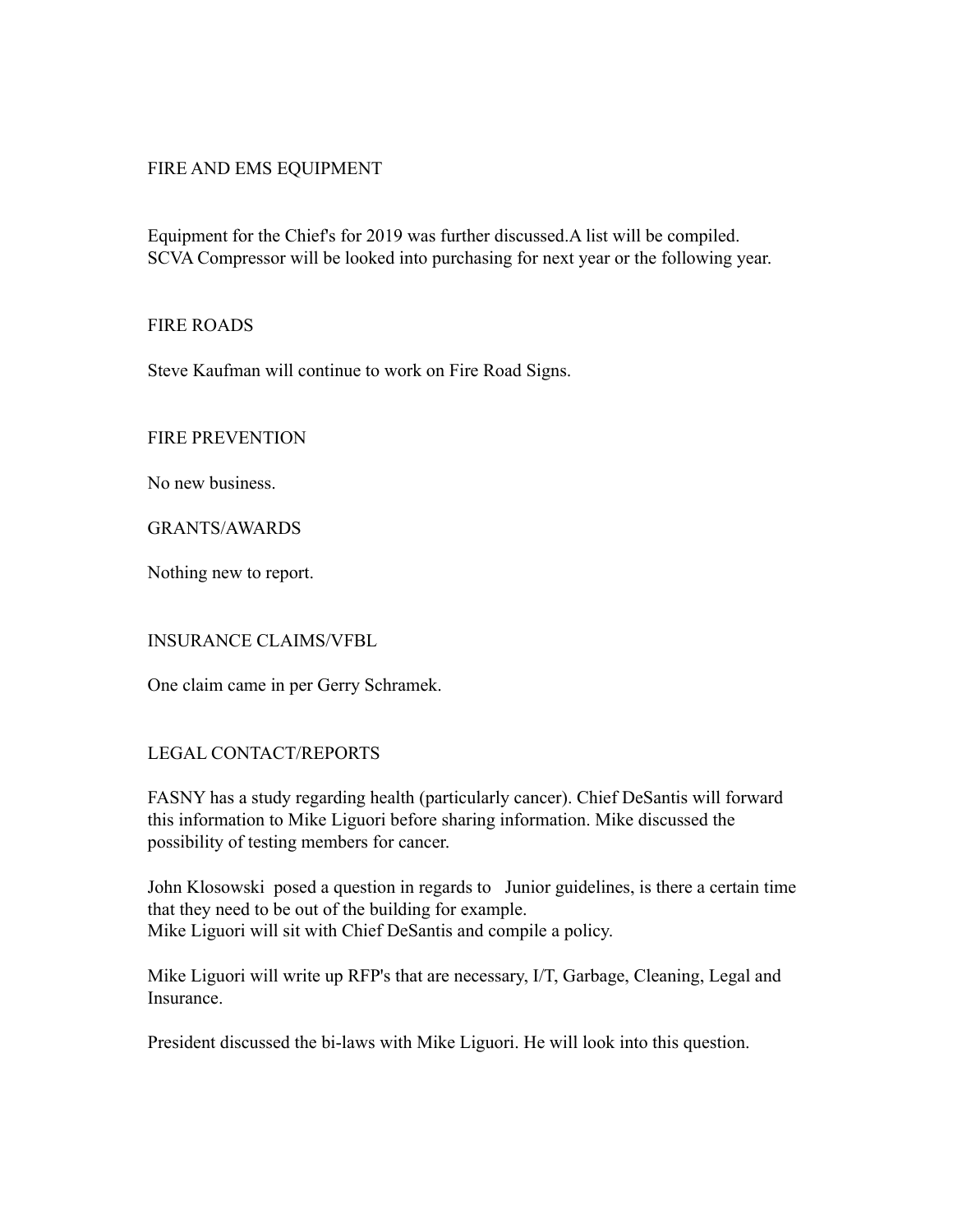## LOSAP

Sixteen new people have been added to the LOSAP program. We took off 16 people from the beginning of the year.

## EQUIPMENT/FABRICATION

No new business.

No new business.

#### OSHA MANDATES

Bailouts are coming up soon.

## VEHICLE MAINTENANCE

| Vehicle | <b>Beginning Mileage</b> | <b>Ending Mileage</b> | Work Performed                      |
|---------|--------------------------|-----------------------|-------------------------------------|
| 11 1 1  | 19411                    | 19791                 |                                     |
| 11 1 2  | 49970                    | 50700                 |                                     |
| 11 1 3  | 20200                    | 21300                 | Misfire $&$ recalls-<br>Meadowlands |
| 1183    | 115028                   | 115414                |                                     |
|         |                          |                       |                                     |

## RECRUITMENT AND RETENTION

On our application it says to have a physical prior to being active (by their own physician) when really we have our own physician. Chief DeSantis thinks it makes sense that the applicant get a physical by our physican and receive clearance prior to becoming active.

## CHIEF'S REPORT

Chief DeSantis discussed the kind of helmets to use for Junior firefighters.The helmets we have will be used but redesigned. Chief will discuss further with John Klosowski..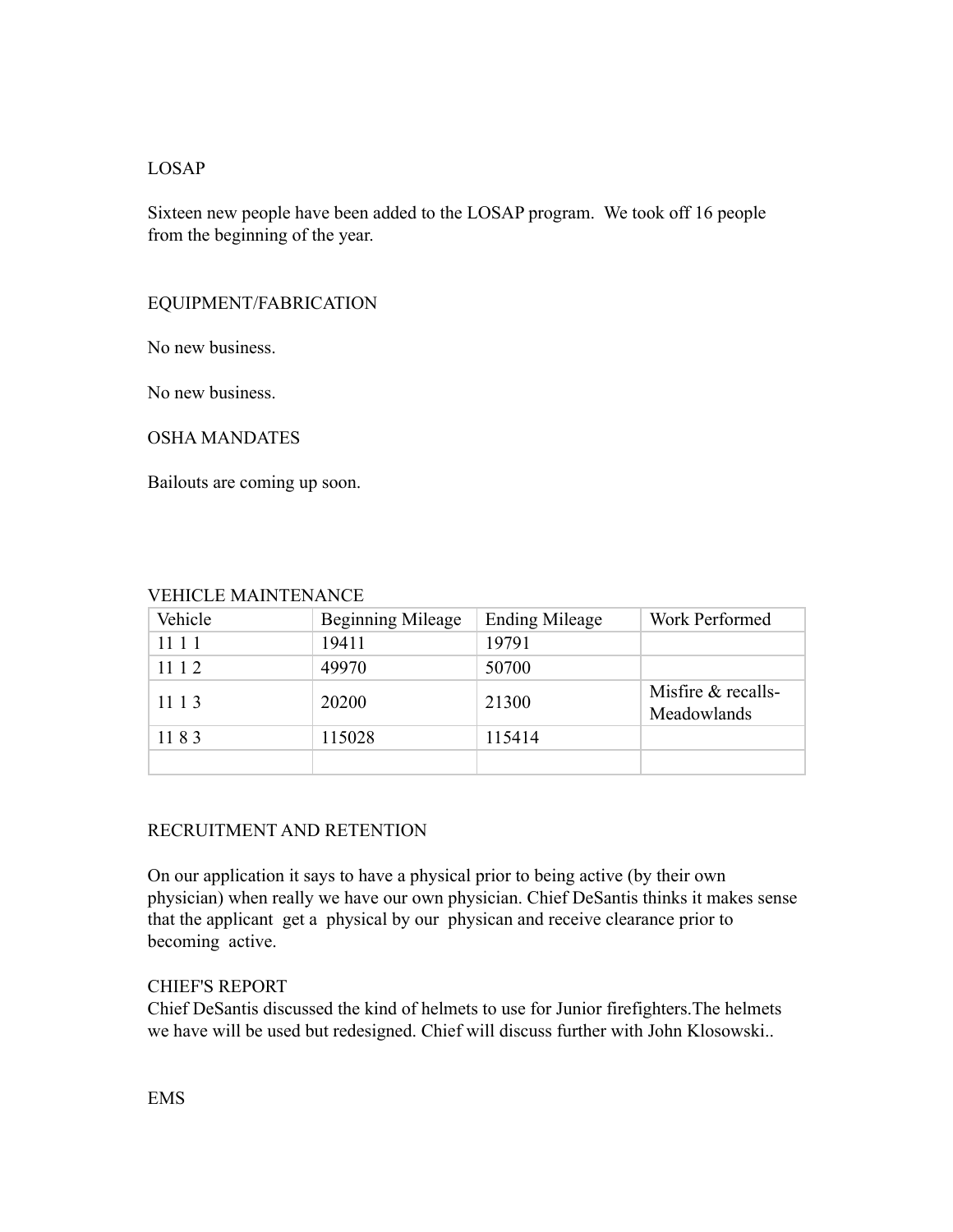There will be a special meeting to discuss the requirements of the EMTS.

Chief discussed information on uniform shirts. He will get this information to John Klosowski. He would like them to be labeled Brewster Fire Department-EMS. Ken Clair and Chief DeSantis will discuss further.

## TRAINING & TRAVEL

There will be leadership training in Saratoga Springs. October 11-13, 2018.

# FUTURE CAPITAL PROJECTS

A Special Meeting Tuesday, August 21 at 7 p.m. at the Main House with Russ Davidson regarding future plans for the Main House.

## NEW APPARATUS

11-2-4 is unsafe.

 and 11-2-1 may be sold.Also looking to sell old Scott Air Packs and the truck jacks at station one.

Ken Clair introduced FASTrack Series Pumper from Seagrave. This can be further discussed at a Truck Committee meeting.

FYI for Chiefs: OSHA inspection is coming in 1-2 weeks.

The next budget meeting will be August 13 at 7 p.m. at the Substation. Hose Testing in October. Keeping gear in cars is not safe. Facial wipes will be supplied. Extra hoods/gloves to be supplied.